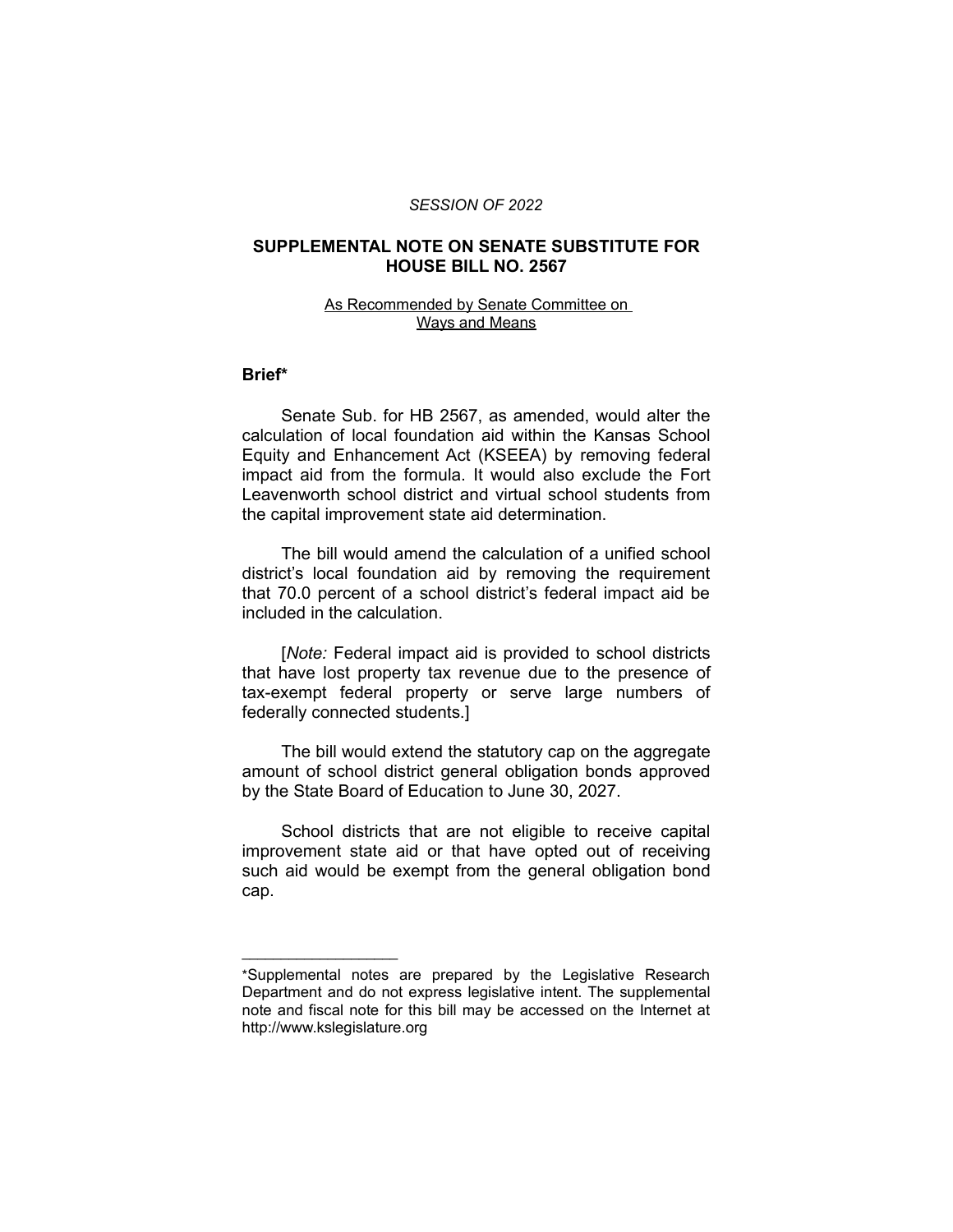For all general obligation bonds approved at elections held on or after July 1, 2022, the bill would remove Unified School District 207, Fort Leavenworth, from the determination of the school district with the lowest assessed value per pupil (AVPP), and the capital state aid computation would begin at 51.0 percent.

The bill would also exclude all students enrolled in a virtual school within a school district from the determination of that district's AVPP.

The bill would make various technical amendments.

## **Background**

The Senate Committee on Ways and Means removed the contents of HB 2567, as amended by the House Committee of the Whole, and replaced it with the contents of SB 341, as amended by the Senate Committee on Ways and Means, pertaining to federal impact aid and state capital improvement aid.

HB 2567, as amended by the House Committee of the Whole, would have altered certain fees related to the registration, title, and administrative costs on vehicles for services performed by county treasurers and the Division of Vehicles and altered the disposition of such fees.

# *SB 341*

The bill was introduced by the Senate Committee on Education at the request of Senator Longbine.

# *Senate Committee on Education*

In the Senate Committee hearing on February 1, 2022, **proponent** testimony was provided by Senator Pittman and representatives of the Governor's Military Council; USD 207,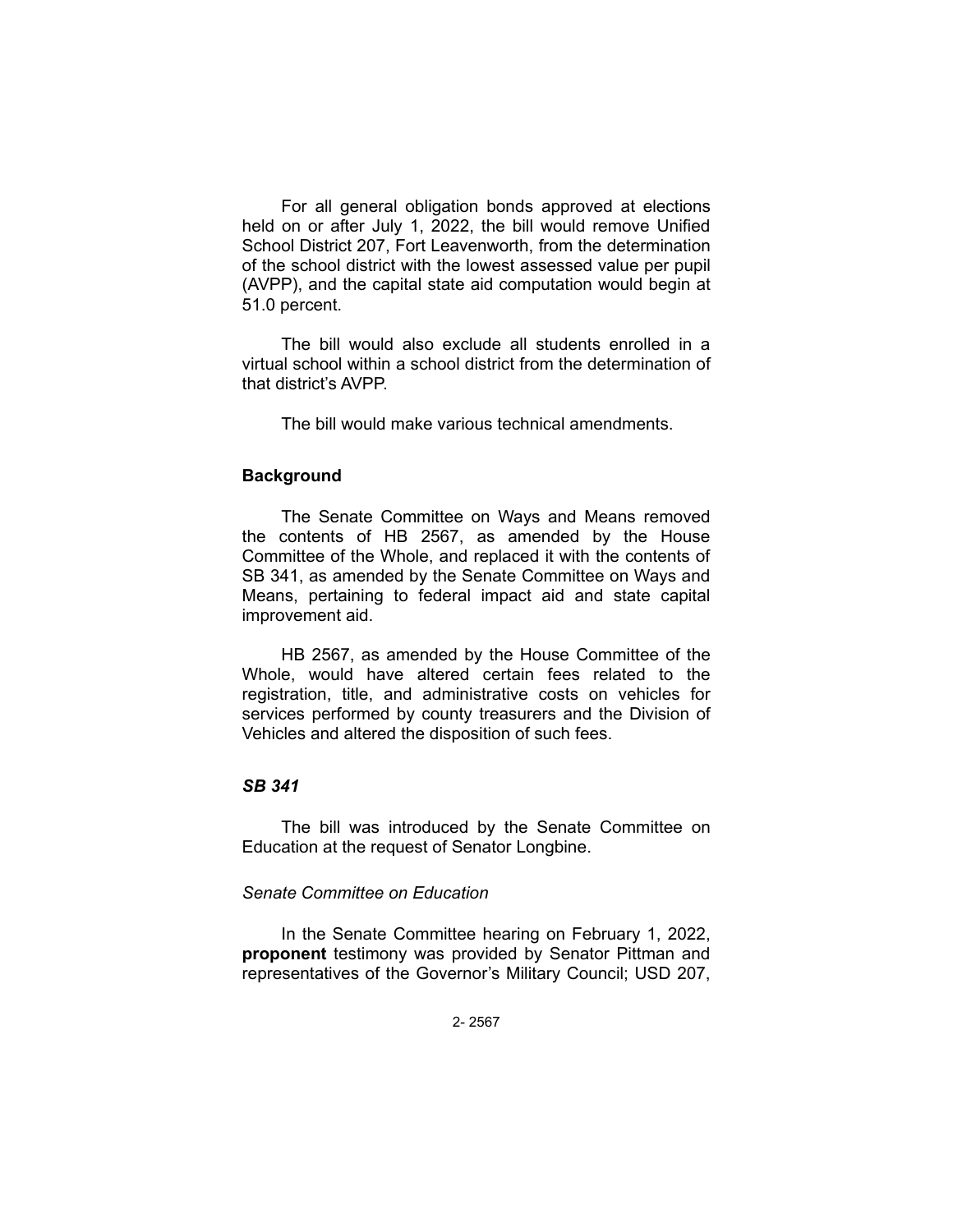Fort Leavenworth; USD 337, Royal Valley; and USD 475, Geary County. The proponents generally discussed the additional needs of districts that serve large military or Native American populations and the purpose of federal impact aid to help address those needs. Proponents also stated that the inclusion of federal impact aid within the local foundation aid calculation was viewed in a negative light by the U.S. Department of Defense and could impact future decisions regarding military investment in Kansas.

No other testimony was offered.

The Senate Committee amended the bill to exclude USD 207, Fort Leavenworth, from the capital improvement state aid determination, remove virtual school students from a school districts AVPP calculation, and extend the cap for State Board of Education approval of new school district general obligation bonds.

[*Note:* The provisions amended into the bill are similar to provisions in 2021 SB 31].

### *Senate Committee on Ways and Means*

In the Senate Committee hearing, the committee amended the bill to lower the base state aid computation percentage from 75.0 percent to 51.0 percent. The committee then removed the contents of HB 2567, inserted the contents of SB 341, and recommended a substitute bill be passed.

## **Fiscal Information**

According to the fiscal note prepared by the Division of the Budget on the bill, as introduced, the Kansas State Department of Education states that enactment of the bill would reduce local foundation aid by \$13.0 million and would require an additional \$13.0 million in SGF be appropriated in FY 2023 per the current school finance formula.